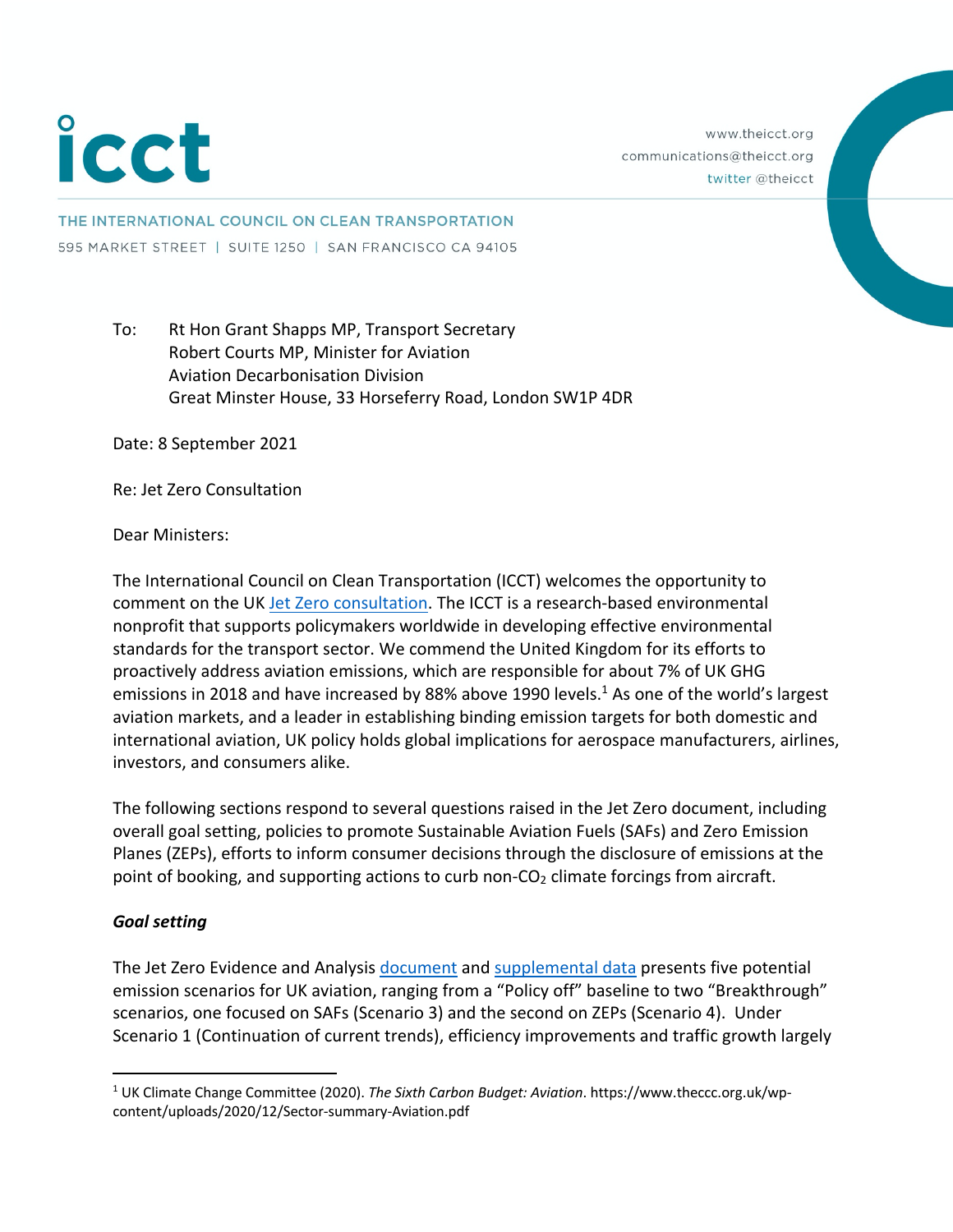balance each other out, with aviation carbon dioxide ( $CO<sub>2</sub>$ ) increasing modestly through 2030 before falling back to 2018 levels in 2050. Under Scenario 2 (High ambition), emissions likewise grow through 2029 before falling to 21 Mt (- 43% from 2018 levels) as SAFs and ZEPs mitigate an additional 10 million tonnes (Mt) of  $CO<sub>2</sub>$  in 2050. Scenarios 3 and 4 project larger (76% and 52%) reductions due to revolutionary breakthroughs in SAFs and ZEPs, respectively.

We offer several observations about these pathways. First, none of the scenarios outlined in the Jet Zero consultation are consistent with a 1.5 or Well Below Two Degree proportional carbon budget pathway for UK aviation without offsets or removals (Table). As estimated from the *IPCC WG1 Contribution to the 6th Assessment Report*, UK aviation would increase its share of a proportional global aviation budget from its current 4.0% in 2018 to between 6 and 12% under 1.7 and 1.5 degree pathways.<sup>2</sup> Only under a 2 degree pathway, with at least High Ambition (Scenario 2+), would UK aviation not increase its share of a global carbon budget. Note that this analysis is conservative as it doesn't consider continuing emissions post-2050.

| <b>Temperature</b><br>limit relative<br>to 1850-<br>1900<br>average (C) | <b>Remaining carbon</b><br>budget from 2020 (Gt) |                           | UK % of global aviation budget |              |                   |                   |                   |
|-------------------------------------------------------------------------|--------------------------------------------------|---------------------------|--------------------------------|--------------|-------------------|-------------------|-------------------|
|                                                                         |                                                  |                           |                                | Through 2050 |                   |                   |                   |
|                                                                         | Total                                            | <b>Global</b><br>aviation | UΚ<br>2018                     | Scenario 1   | <b>Scenario 2</b> | <b>Scenario 3</b> | <b>Scenario 4</b> |
| 1.5                                                                     | 400                                              | 9.6                       | 4.0%                           | 12.1%        | 10.6%             | 9.5%              | 9.9%              |
| 1.7                                                                     | 700                                              | 16.8                      |                                | 6.9%         | 6.0%              | 5.4%              | 5.7%              |
| $\overline{\mathbf{z}}$                                                 | 1150                                             | 27.6                      |                                | 4.2%         | 3.7%              | 3.3%              | 3.4%              |

**Table: Cumulative UK aviation emissions and global aviation carbon budgets**

The figure below shows cumulative emissions by scenario from 2020 to 2050 against proportional carbon budgets derived from IPCC's post-2020 1.5 (green dotted line), 1.7 (orange), and 2 degree (red) cumulative carbon budgets. Residual  $CO<sub>2</sub>$  emissions from UK aviation are projected to exceed a proportional 1.5 degree carbon budget in 2030, the 1.7 degree pathway sometime between 2036 and 2038, and sometime after 2050 for the 2 degree pathway for the High Ambition and Breakthrough Scenarios. Notably, varying the rate of technology adoption across scenarios has little influence over when the 1.5 and 1.7 degree carbon budgets are exceeded.

<sup>&</sup>lt;sup>2</sup> This assumes a 66% probability of achieving a given pathway and that global aviation maintains its share of the global inventory (2.4% of anthropogenic CO2 from energy production). See IPCC (2010). *IPCC WG1 Contribution to the 6th Assessment Report.* https://www.ipcc.ch/assessment-report/ar6/.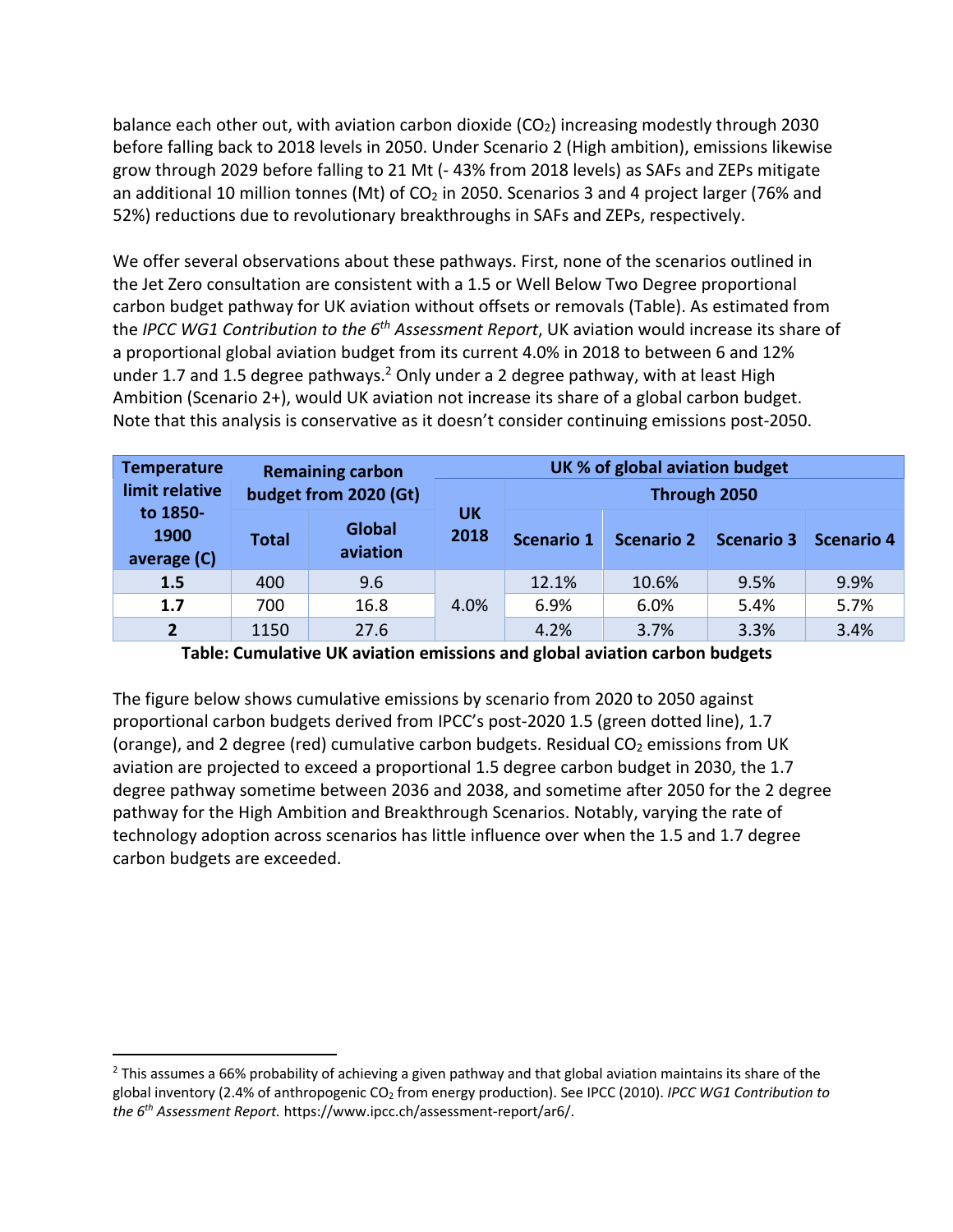

**Figure: Cumulative UK aviation CO2 by scenario and temperature threshold, 2020 to 2050**

Considering the specific technologies incorporated into the scenarios, UK DfT assumes that fuel efficiency improves by 1.5 to 2.0% per annum through 2050 for the policy cases. This rate of improvement is comparable to that seen globally today<sup>3</sup> but could require additional policy support to maintain through 2050. Policies to promote fuel efficiency, notably efficiency standards for airlines that accelerate both new aircraft improvements and fleet renewal, will likely be needed to ensure higher rates of fuel efficiency improvement.<sup>4</sup>

Across the scenarios, SAF usage varies from 5% under Scenario 1 (Continuation), to 30% under Scenario 2 (Breakthrough), and up to 75% in Scenario 3 (SAF Breakthrough). The 75% SAF blend rate in particular greatly surpasses the availability of sustainable biomass and therefore implies a vast increase in the production of e-fuels. Brynolf (2017) suggests a range of possible configurations and facility sizes, with liquid e-fuel projects ranging from under 1 megawatt of electricity (MW<sub>e</sub>) capacity to 830 MW<sub>e</sub> (i.e., up to 600,000 tonnes of annual production).<sup>5</sup> The authors consider facilities under 50 MW<sub>e</sub> of capacity would be first-generation, demonstration projects possible by 2030. Larger, commercial-scale projects of up to 200 MWe of capacity may be feasible towards 2050.

<sup>3</sup> Graver, Rutherford, & Zheng, *CO2 emissions from commercial aviation: 2013, 2018, and 2019*, (ICCT: Washington, DC, 2020), https://theicct.org/publications/co2-emissions-commercial-aviation-2020.

<sup>4</sup> Rutherford, D., *Standards to promote airline fuel efficiency*, (ICCT: San Francisco, 2020), https://theicct.org/sites/default/files/publications/Airline-fuel-efficiency-standard-2020.pdf.

<sup>5</sup> Brynolf, Selma, Maria Taljegard, Maria Grahn, and Julia Hansson. "Electrofuels for the Transport Sector: A Review of Production Costs." *Renewable and Sustainable Energy Reviews* 81 (January 2018): 1887–1905. https://doi.org/10.1016/j.rser.2017.05.288.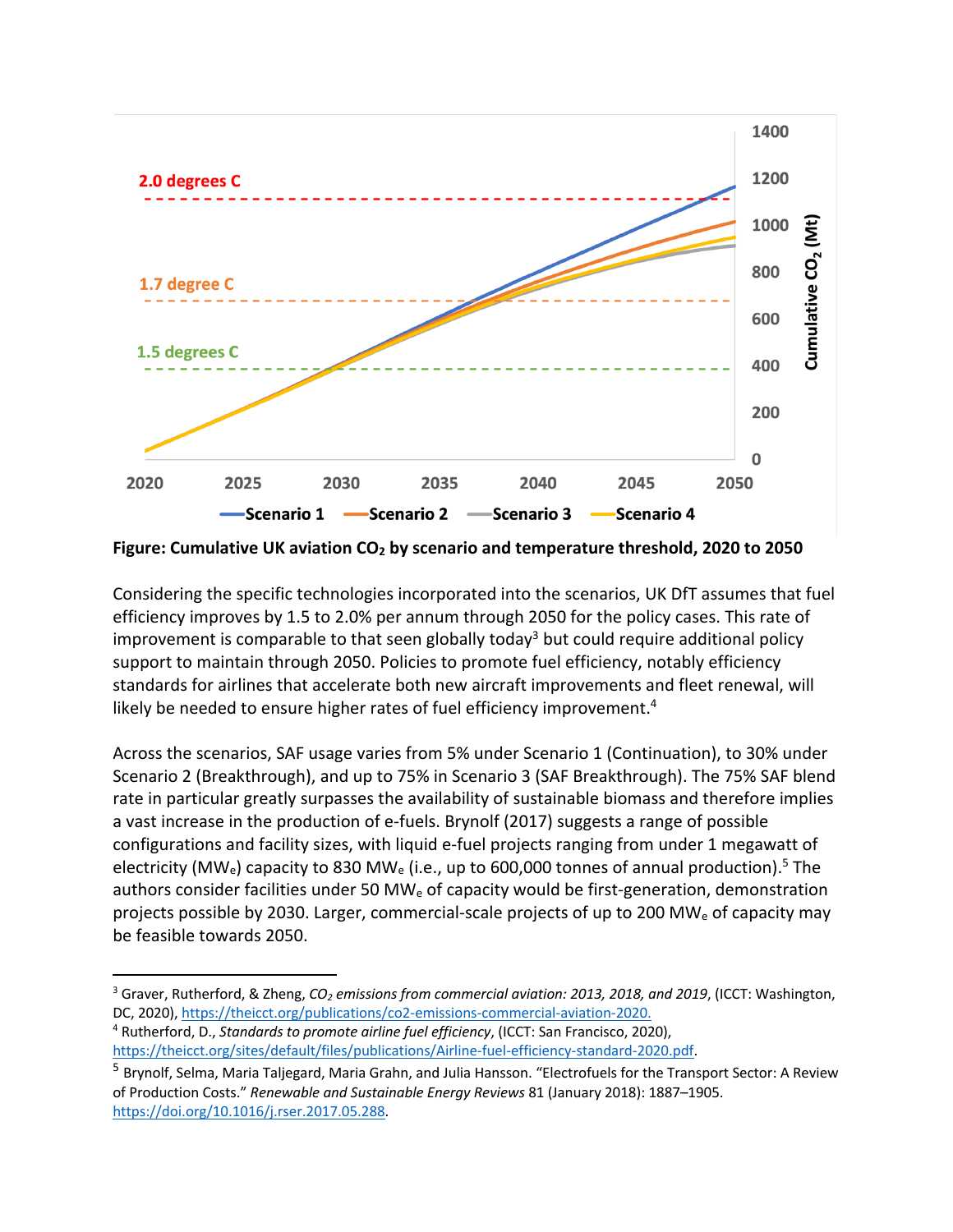Achieving a 30% blend from e-fuels (3.6 Mt) would necessitate over 20 commercial-scale e-fuel production facilities, compared to zero today in the UK. Note that this calculation does not take into account the further split of middle distillates between diesel fuel and jet fuel. Assuming a 60% conversion yield for the electrofuel production process, these targets would necessitate an additional 73 to 130 terawatt-hours (TWh) of renewable electricity production, or a 24 to 43% increase over current UK electricity production (~300 TWh).

We note with concern that the Jet Zero document assumes zero lifecycle emissions for SAFs. SAFs have varying GHG emissions and proper LCA accounting is needed ensure that only the best-performing fuels are used. Assuming zero lifecycle emissions from SAFs will underestimate long-term residual emissions and there the share of UK and global carbon budgets consumed by airlines.

On ZEPs, all electric aircraft will be severely range and payload limited, particularly in the nearterm. Evolutionary designs fueled by liquid hydrogen (LH<sub>2</sub>), such as those under consideration under Airbus's ZEROe initiative, may be suitable for flights up to 4000 km in stage length, provided that safety standards can be met, and the infrastructure and cost barriers are addressed. Those designs won't enter into service until 2035 and will require time to roll into the fleet. Accordingly, while the Scenario 2 (High Ambition) assumption of meeting 21% of available tonne miles (ATMs) in 2050 using ZEPs may be achievable, the breakthrough goal (Scenario 4) of covering 53% of ATMs is extremely unlikely. This highlights the importance of accelerating fuel efficiency improvements and investments in SAF production capability, especially for long-haul flights. 6

In balance, we find that Scenario 2 (High Ambition) represents a more likely technology future than the more optimistic (Breakthrough) scenarios. This assumes significant policy intervention, including a SAF mandate, standards and infrastructure to support ZEPs, and aircraft fuel efficiency targets. We note that the High Ambition Scenario assumes a 60% increase in terminal traffic in 2050 relative to 2018 along with a 45% increase in available tonne miles (ATMs). As shown above, UK aviation would consume from 3.7% (2 degree) to 10.6% (1.5 degree) of a proportional global aviation carbon budget through 2050 under this scenario, compared to only 4% of aviation CO2 today. Thus the UK will likely need to consider options to constrain traffic growth if it intends to reduce in-sector emissions in line with the Paris agreement.

On the question of target setting, we believe that an absolute target is needed to promote zero carbon aircraft and fuels, to be supplemented with limited removals funded by airlines. A purely net target relying upon offsetting, for example similar to the UN's CORSIA program, should be avoided due to concerns about the quality, additionality, and permanence of offsets. Moreover, access to cheap offsets risks could undermine investments in more expensive SAFs and ZEPs. Likewise, we support a domestic absolute zero target by 2040 at the latest, starting with obligations for Public Service Obligation (PSO) routes starting in 2030.

<sup>&</sup>lt;sup>6</sup> Per Section 3.15 of the Jet Zero consultation, longer flights (greater than 5000 km stage length) account for 60% of UK emissions and, therefore, are unlikely to be addressed by near-term ZEPs.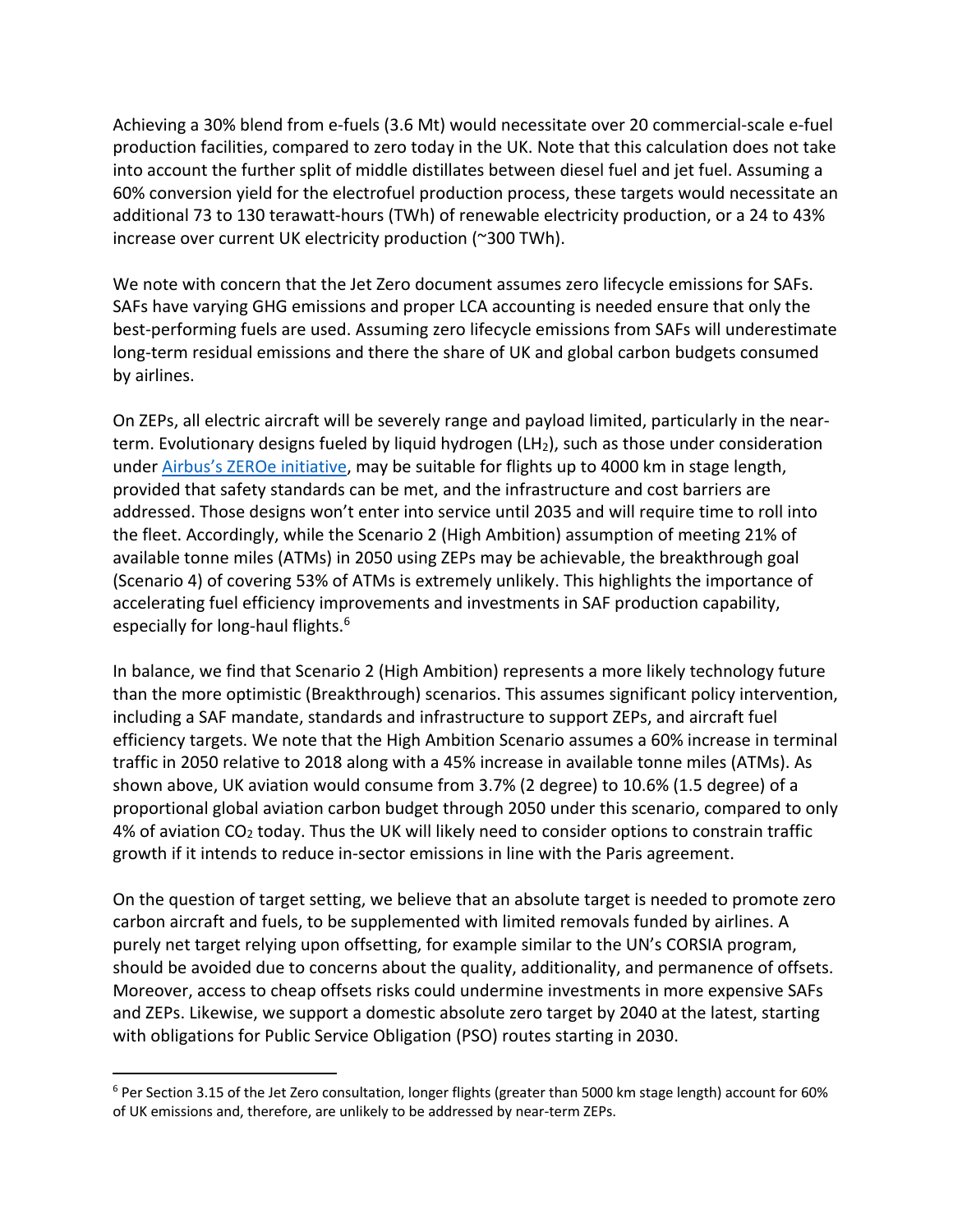Finally, we support periodic review of this strategy over time, with a key priority being the integration of non-CO<sub>2</sub> climate forcers into targets as soon as possible (see below). Specifically on SAFs, experience with road transport highlights that too frequent reviews of alternative fuel targets run the risk of undermining policy certainty. For this reason, we recommend waiting at least 10 years before reassessing SAF targets in order to ensure policy stability.

# *Sustainable aviation fuels*

JetZero correctly identifies SAFs as one component of an overall strategy to reduce aviation emissions, rather than the primary mode of emissions abatement. The low levels of commercialization for most SAF production pathways, the cost gap between SAFs and conventional petroleum fuels, and the lack of commercial incentives for SAF use means that policies are needed to deploy these fuels at meaningful volumes.

The climate impact of SAFs vary significantly depending on which feedstocks and conversion processes are used. It is critical to ensure that policy support goes towards those SAFs capable of generating deep, long-term GHG reductions.<sup>7</sup> In contrast, policy support for food-based biofuels or already-commercialized hydroprocessed esters and fatty acids (HEFA) pathways risks undermining the climate impact of these policies and may delay the transition to ultra-low carbon biofuels and electrofuels.8

The policy commitments described in the JetZero Consultation, particularly the proposed SAF blending mandate, could help to expand the use of SAFs in the UK. A SAF blending mandate will be most effective with a stable, long-term target and clear, transparent eligibility criteria. Conversely, the UK should avoid adopting a blending mandate without strong sustainability requirements, and a clear sense of what quantity and type of SAFs are likely to be available.

Several existing policies are worth considering when the UK defines appropriate SAF feedstocks. The European Commission's proposed ReFuel EU SAF mandate would only credit advanced SAFs made from either lignocellulosic wastes and residues, waste lipids, and electrofuels toward its targets.<sup>9</sup> On the other hand, the International Civil Aviation Organization's Carbon Offsetting and Reduction Scheme for International Aviation (CORSIA) includes SAF sustainability criteria that could promote risky feedstocks such as palm oil. It is therefore critical that UK domestic sustainability criteria go beyond CORSIA to ensure that crop-based biofuels with high

<sup>7</sup> Pavlenko & Serle, *Assessing the sustainability implications of alternative aviation fuels*, (ICCT: Washington, DC, 2021), https://theicct.org/publications/alternative-aviation-fuel-sustainability-mar2021.

<sup>8</sup> Pavlenko, N., *An assessment of the policy options for driving sustainable aviation fuels in the European Union*, (ICCT: Washington, DC, 2021),

https://theicct.org/sites/default/files/publications/Sustainable-aviation-fuel-policy-eu-apr2021.pdf.

<sup>9</sup> European Commission, "Proposal for a Regulation of the European Parliament and of the Council on ensuring a level playing field for sustainable air transport," (July 2021),

https://ec.europa.eu/info/sites/default/files/refueleu\_aviation\_-\_sustainable\_aviation\_fuels.pdf.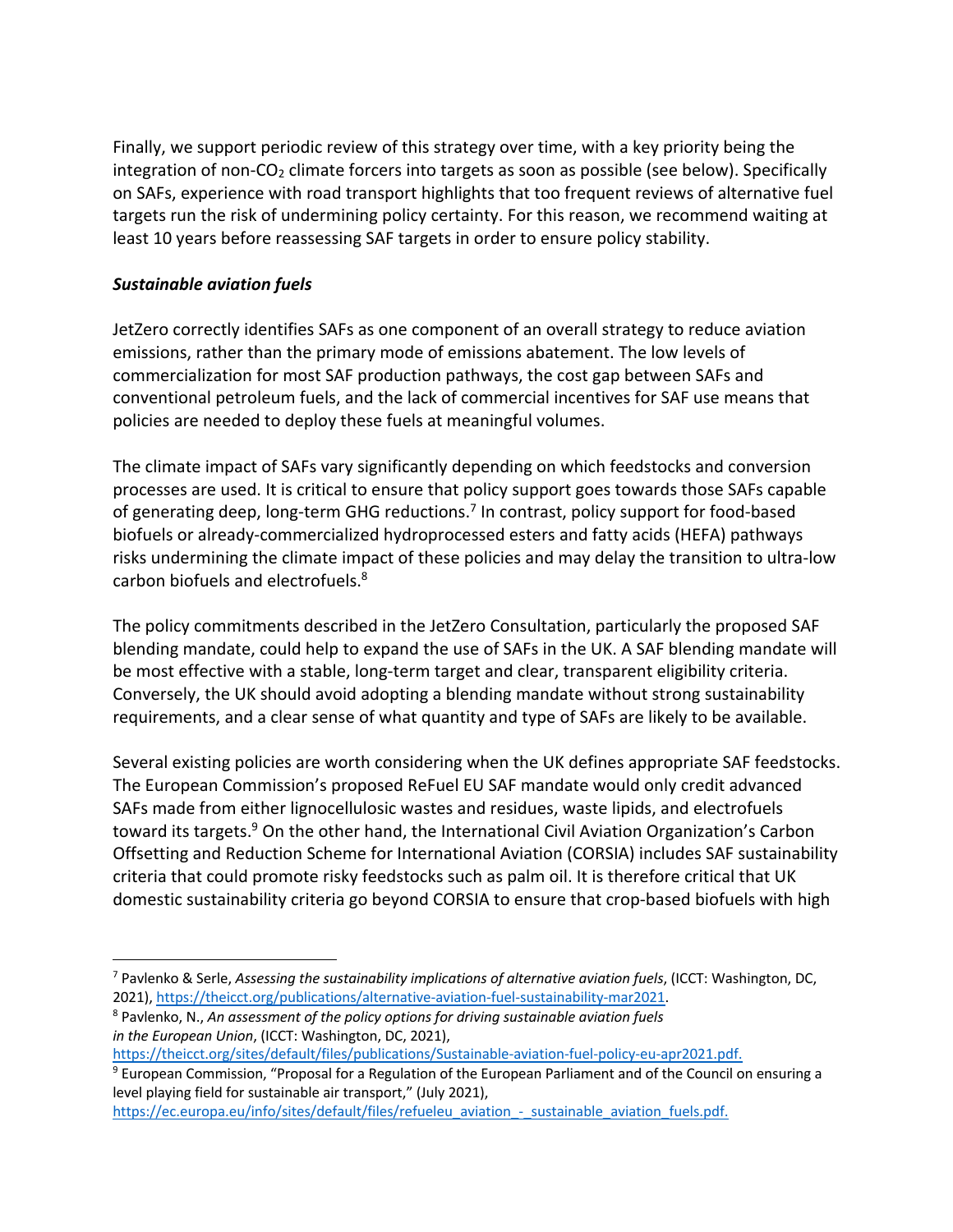indirect land-use change emissions do not crowd out contributions from advanced SAFs with lower lifecycle GHG emissions.

A SAF mandate target level should be set based on the assessed quantity of sustainable feedstocks, particularly in the near and medium term (i.e., prior to 2035). This includes feedstocks with low lifecycle emissions and those which have limited existing uses and competition with other sectors. A preliminary ICCT analysis (see Appendix) suggests that up to 4.5% of 2030 jet fuel demand could be met using new sustainable feedstocks, including domestic lignocellulosic wastes and residues  $(1.2\%)^{10}$ , industrial flue gas to jet technology  $(0.5%)$ , and electrofuels (up to 2.7%).<sup>11</sup> An additional 5.7% of 2030 demand could be met through the diversion of existing waste fats, oils and greases (FOGs) from the road sector and expanded use of imported waste FOGs.

Given the slow uptake to date, along with the larger structural disparities for SAF deployment, the imposition of taxes on petroleum jet fuel would help promote SAFs. Duties on diesel and petrol used in the road sector are £0.58 per liter, whereas petroleum kerosene in aviation is untaxed.<sup>12</sup> Introducing a jet fuel duty equal to road transport could have several beneficial effects. First, it could help close the cost gap between SAFs and conventional fuels. Second, it could level the playing field for alternative fuel producers of road and aviation fuels. Third, it could raise funds for targeted investments in SAF projects. The European Commission recently proposed a minimum €10.74/GJ duty on petroleum jet fuel in its revisions to the European Energy Tax Directive. Since advanced SAFs would be assessed only a €0.9/GJ tax; this approach would narrow the cost gap by approximately  $\epsilon$ 0.34 (or £0.30) per liter of fuel.<sup>13</sup>

Though a mandate can create a strong demand signal for SAFs, complementary policies are likely necessary to ensure that new suppliers enter the market and scale up production. We recommend direct, targeted policy support for novel and emerging SAF pathways that face

https://ec.europa.eu/info/sites/default/files/revision of the energy tax directive 0.pdf.

<sup>&</sup>lt;sup>10</sup> The full assessment concludes that larger supplies of lignocellulosic wastes and residue are available long-term but that only a small percentage of those will be available within 10 years. Eventually, the UK has sufficient waste and residue resources to produce the equivalent of 13% of its projected 2030 jet fuel demand from sustainably available wastes and residues; of that total, approximately 7% could be produced from domestic lignocellulosic wastes and residues. However, these pathways are in the early stages of commercialization; consequently, we estimate that the contribution of agricultural residues, forestry residues and municipal solid wastes to jet fuel demand will be limited to approximately 0.8% in 2030.

 $11$  The contribution of e-fuels is highly uncertain due to the early stage of commercialization and high production costs. An economic assessment of EU RED and ReFuel policy interaction with high carbon prices and binding submandates for electrofuels estimates that approximately 2.6% of EU jet fuel demand in 2030 could be met from electrofuels. This is likely an upper bound for the quantity that could be delivered in the UK in the same time frame. See Christensen, A., *Transportation carbon intensity targets for the European Union: Road and aviation sectors*, (ICCT: Washington, DC, 2021), https://theicct.org/publications/transport-carbon-intensity-targets-euaug2021.

<sup>&</sup>lt;sup>12</sup> UK Office for Budget Responsibility, "Fuel Duties," (n.d.), https://obr.uk/forecasts-in-depth/tax-by-tax-spend-byspend/fuel-duties/.

<sup>&</sup>lt;sup>13</sup> European Commission, "Council Directive for restructuring the Union framework for the taxation of energy products and electricity (recast)," (July 2021),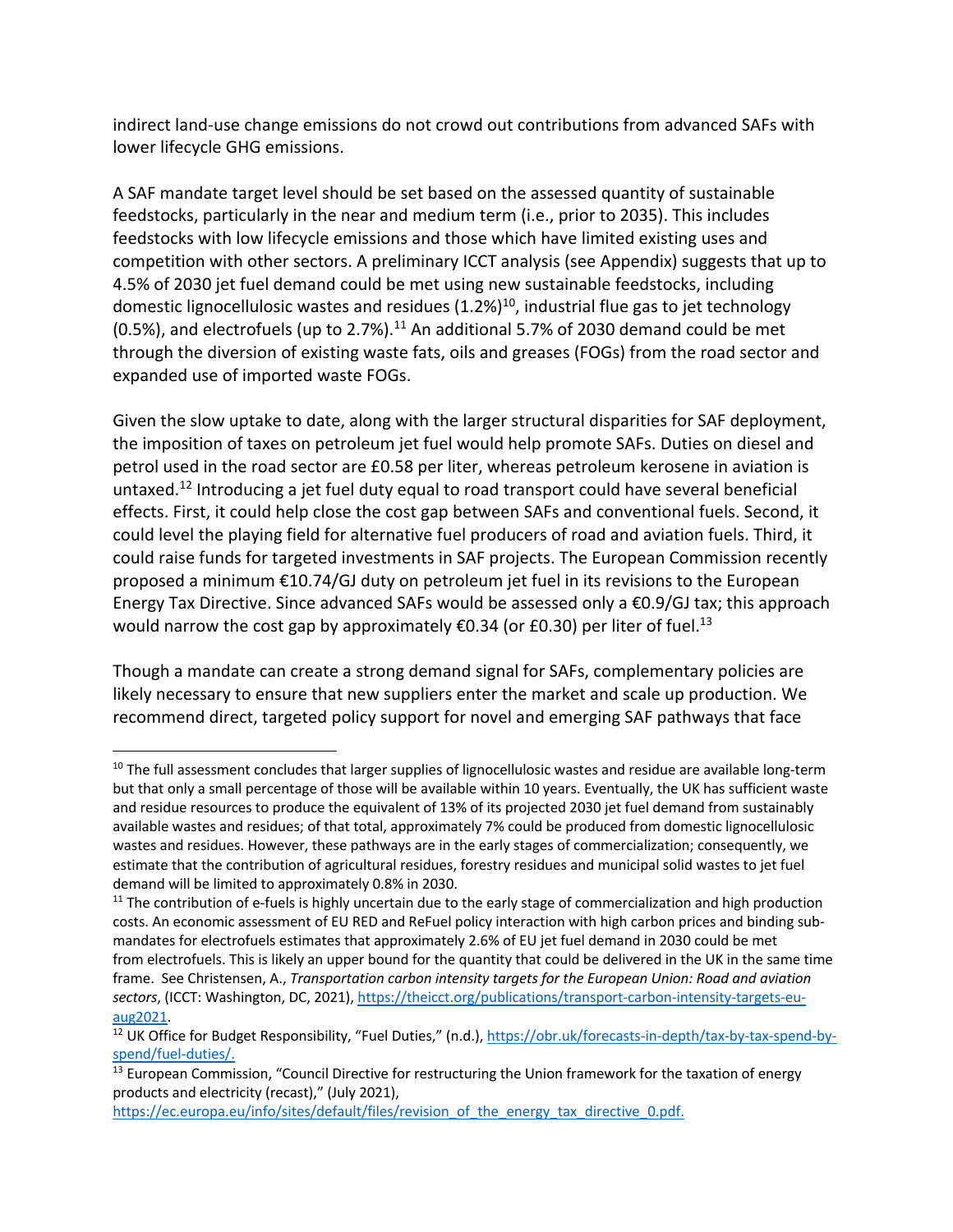technical and economic hurdles to ensure that there is sufficient fuel in the early stages of a mandate. Direct financial support should be provided only for projects using novel or emerging technologies, and which use high-performing and abundant feedstocks, including waste and residue gasification, and electrofuels. Direct grant funding can reduce the upfront costs of producing new facilities, whereas a central auctioning mechanism (similar to Contracts for Difference in the electricity sector) can reduce offtake risk by guaranteeing new producers a fair price for their finished fuel.<sup>14</sup>

A separate, binding SAF mandate is more likely to meaningfully promote SAF production than inclusion in the existing Renewable Transport Fuel Obligation (RTFO)—particularly if there is no binding obligation on aviation fuels in the RTFO. Further, if SAFs are included within the RTFO with a policy multiplier that increases their compliance value, it may lead existing hydrotreated vegetable oil (HVO) producers to adjust their product slate to produce more SAF in place of diesel fuel, diverting fuels from one sector to another without any net impact. Optimizing for a greater share of jet fuel production requires additional hydrogen and energy and may decrease the overall liquid fuel yield of the fuel conversion process.<sup>15</sup>

# *Zero emission planes*

In addition to SAFs, there is growing interest in the potential for ZEPs powered by hydrogen and electricity to curb the climate impact of flying. As noted above, near-term ZEPs are expected to be range and payload limited, in particular for electric aircraft. Still, electric aircraft may have low operating costs, help address aircraft noise, and also provide zero emission mobility over specific routes, for example Public Service Obligation (PSO) routes. Initiatives such as FlyZero and Future Flight Challenge can provide the capital required to develop and assess zeroemission technologies.

We agree with recommended focus on R&D into understanding airport infrastructure requirements for future zero-emission aircraft. Infrastructure investment will be essential to establish feasible routes for the zero-emission aircraft. Still, the UK's overall approach to promoting ZEPs seems relatively unfocused. The UK's current approach relies heavily on the results of a few ongoing studies (e.g. Jet Zero, Hydrogen Strategy). Specific actions will be needed to realize their benefits, for example using PSO routes as ZEP testing grounds. Greater than 75% of the active UK PSO routes in 2019 were shorter than 200 km in distance and carried less than 20 passengers. This makes them ideal candidates to be replaced by electric and compressed hydrogen aircraft.

<sup>14</sup> Pavlenko, N., *An assessment of the policy options for driving sustainable aviation fuels in the European Union,*  (ICCT: Washington, DC, 2021), https://theicct.org/sites/default/files/publications/Sustainable-aviation-fuel-policyeu-apr2021.pdf.

<sup>15</sup> Pearlson, Matthew, Christoph Wollersheim, and James Hileman. "A Techno-Economic Review of Hydroprocessed Renewable Esters and Fatty Acids for Jet Fuel Production." *Biofuels, Bioproducts and Biorefining* 7, no. 1 (January 2013): 89–96. https://doi.org/10.1002/bbb.1378.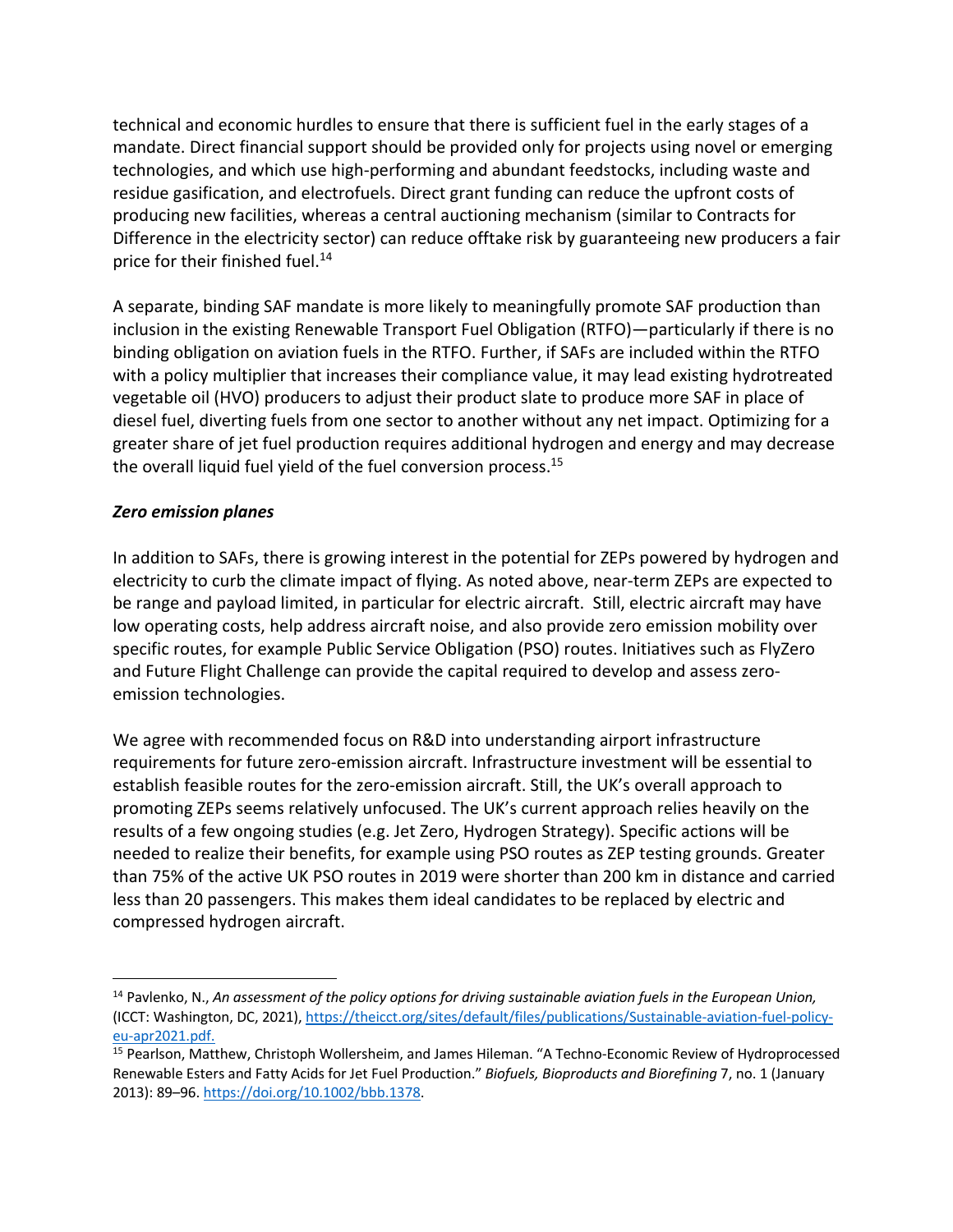We recommend that UK DfT establish a target to service all PSO routes that carry fewer than 20 passengers over less than 200 km flight distance with zero-emission planes (ZEPs) no later than 2035. This target would require electric and hydrogen infrastructure development in the regions serviced by these PSO routes. Starting this development in the Orkney Island airports (Kirkwall, Eday, Sanday, North Ronaldsay, Stronsay, and Westray) is recommended. The islands already produce excess renewable energy that is used to produce green hydrogen.

Following the results of the current R&D efforts, the UK should develop a roadmap to build hydrogen and electric infrastructure at airports across the country to meet the goal of zero emission domestic aviation no later than 2040. Specific infrastructure investments must be swiftly decided upon, following the results of the current R&D efforts. The government will need to help cover infrastructure costs to support the business case for these new aircraft. The Tees Valley Hydrogen Hub project and electrification projects from the Future Flight Challenge should provide blueprints for the hydrogen and electric infrastructure needs of aviation.

## *Influencing customers*

We agree that influencing consumers can help curb aviation's climate impacts by providing market pull for investments in fuel efficiency, SAFs, and ZEPs. ICCT research has consistently shown large gaps in fuel efficiency among different carriers, both overall and on individual routes. Our most recent assessment, covering US domestic routes in 2019, found that the lowest-emitting itineraries emitted on average 63% less than the highest-emitting option and 22% less than the typical flight.<sup>16</sup> Empowering consumers to choose lower-emitting itineraries could reward more fuel-efficient carriers today, and those that invest proactively in SAFs and ZEPs tomorrow.

Our work also shows the importance of transparent, credible, and easy-to-use data – lacking that, it is not easy for an average consumer to identify low-emitting flights. A range of factors, including routing, aircraft, seating density, and passenger and belly freight load factors, all influence the carbon intensity of a given flight.<sup>17</sup> Displaying emission estimates by itinerary at the time of ticket booking would be most useful in influencing consumer behavior.

Governments have a role to play in mandating emissions disclosure and ensuring data quality. ICCT research supports CAA's survey findings that work is needed to standardize emissions data reported by airlines and to establish vigorous third-party validation. Key considerations for standardization include emissions apportionment, emissions factors that incorporate the climate impact of non- $CO<sub>2</sub>$  forcers, and SAF accounting.

<sup>&</sup>lt;sup>16</sup> Zheng & Rutherford, *Variation in aviation emissions by itinerary: The case for emissions disclosure*, (ICCT: San Francisco, 2021), https://theicct.org/publications/itinerary-aviation-emissions-jul2021.

<sup>&</sup>lt;sup>17</sup> Graver & Rutherford, *Transatlantic airline fuel efficiency ranking, 2017*, (ICCT: Washington, DC, 2018), https://theicct.org/publications/transatlantic-airline-fuel-efficiency-ranking-2017.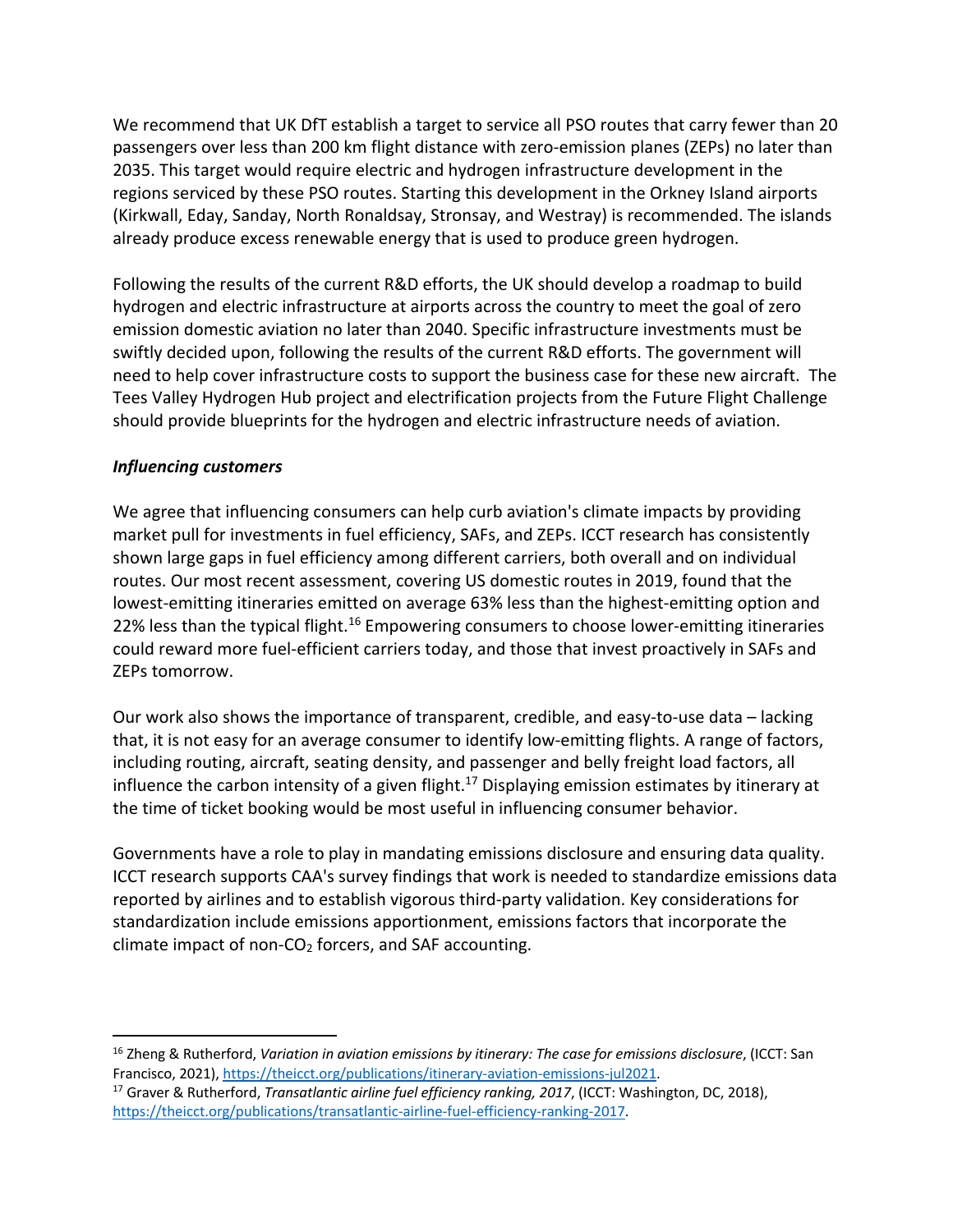On apportionment, airlines carry varying amounts of freight on the same route and use different methods to apportion emissions between both passenger and air freight and among cabin classes (e.g. premium vs. economy passengers). These factors can have a material impact on the carbon intensity of passengers moved across different itineraries. Even larger variation is seen in how to reflect the impact of non- $CO<sub>2</sub>$  climate forcers, for example through the use of a Radiative Forcing Index (RFI) multiplier. Regulators will also need to develop protocols on how SAF blends are attributed to individual flights and how to account for differences in emissions from upstream fuel production, which can vary substantially across different fuel pathways.

Finally, third-party audit of airline-reported data will be crucial. The validation should focus on how recent fuel burn data were collected, whether the fuel burn is within reasonable range (compared against historical data and modeled results), and whether the airline followed the standard of emissions estimation.

# *Non-CO2 climate mitigation*

While the Jet Zero consultation focuses on carbon dioxide  $(CO<sub>2</sub>)$ , attention is growing toward the need to controlling other emissions from aviation, including nitrogen oxides (NOx), black carbon, water vapor, and precursors to aviation-induced cloudiness (AIC). According to the European Union Aviation Safety Agency (EASA), aviation's non-CO<sub>2</sub> climate impact of flying is estimated to be roughly double that of  $CO<sub>2</sub>$ .<sup>18</sup> Echoing that, Lee et al. (2021)<sup>19</sup> estimates that in 2018, the overall climate impact of flying was about three times that of  $CO<sub>2</sub>$  alone, with contrails/cirrus responsible for more than half (57%). This implies that, on a  $CO<sub>2</sub>$ -equivalent basis, UK aviation may have been responsible for about 100 Mt of CO<sub>2</sub>e prior to the COVID downturn.

There are several opportunities to reduce contrail forcing in particular. One is to modify flight altitudes and/or flight paths to avoid contrail forming in ice-supersaturated climatic conditions. Evidence suggests that a small number of flights are responsible for a disproportionate share of contrail formation<sup>20</sup>, suggesting that emissions can be reduced at little cost to industry.<sup>21</sup> Another option is to reduce the aromatic content of jet fuel. Aromatics generate black carbon when combusted, creating nucleation sites for contrails and eventually cirrus clouds. Hydrotreating jet fuel can reduce its aromatic content; an appropriate policy goal could be to limit aromatics to the level needed to maintain fuel lubricity and engine compatibility

 $18$  European Union Aviation Safety Agency, "Updated analysis of the non-CO<sub>2</sub> climate impacts of aviation and potential policy measures pursuant to EU Emissions Trading System Directive Article 30(4)," (September 2020) https://eur-lex.europa.eu/resource.html?uri=cellar:7bc666c9-2d9c-11eb-b27b-

<sup>01</sup>aa75ed71a1.0001.02/DOC\_1&format=PDF.<br><sup>19</sup> Lee et al., "The contribution of global aviation to anthropogenic climate forcing for 2000 to 2018," Atmospheric Environment, Volume 224, (2021), https://doi.org/10.1016/j.atmosenv.2020.117834.<br><sup>20</sup> Evidence suggests that 2% of flights could be responsible for 80% of contrail formation. See DS Lee, EASA,

aerosociety.com/news/easy-does-it-for-greener-skies/

<sup>&</sup>lt;sup>21</sup> Teoh et al., "Mitigating the Climate Forcing of Aircraft Contrails by Small-Scale Diversions and Technology Adoption," Environmental Science & Technology, Volume 54, Issue 5 (2020): 2941-2950, https://doi.org/10.1021/acs.est.9b05608.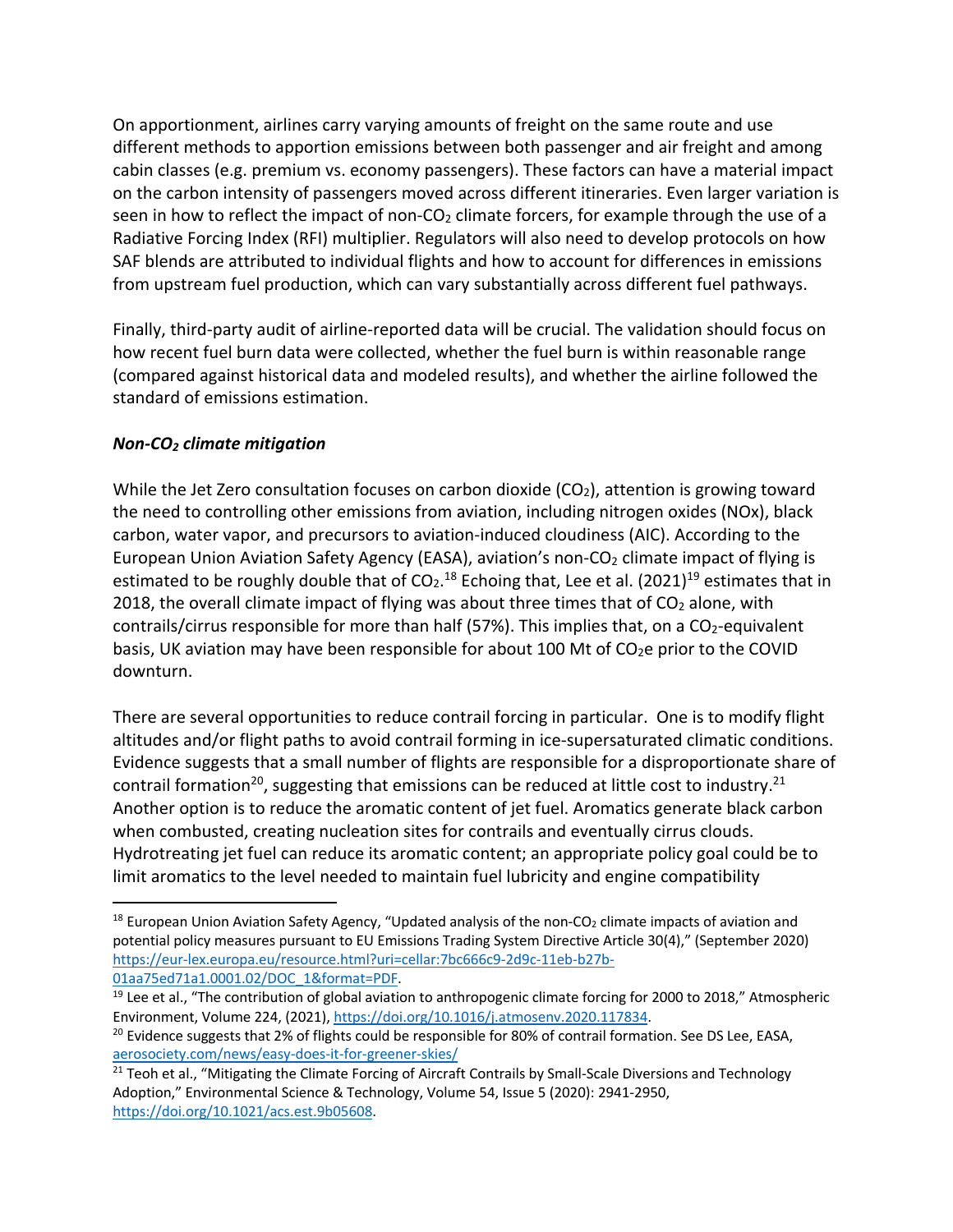(minimum of 8%). Additionally, SAFs have zero to very low aromatic content, meaning that a SAF mandate could also address contrails by increasing blend fractions.<sup>22</sup>

Given their large climate impact, and the increasing options for control, we recommend that UK DfT give additional consideration to non- $CO<sub>2</sub>$  climate forcers from aviation in future policymaking.

In closing, thank you again for the opportunity to comment on this important policy. If you have any questions, please reach out to me at dan@theicct.org or by phone at +1 650 336 3536.

Best regards,

Dan Arthefil

Dan Rutherford, Ph.D.

Aviation Director, International Council on Clean Transportation

 $22$  As a rough calculation, a 50% reduction in fuel aromatics, either via 50% SAF blend or a Jet A standard cutting aromatic content from 18% to 9%, could reduce black carbon emissions by 58 to 86% and contrail radiative forcing by approximately 30 to 45%. See *Updated analysis of the non-CO2 climate impacts of aviation and potential policy measures pursuant to EU Emissions Trading System Directive Article 30(4).* https://eurlex.europa.eu/resource.html?uri=cellar:7bc666c9-2d9c-11eb-b27b-01aa75ed71a1.0001.02/DOC\_1&format=PDF.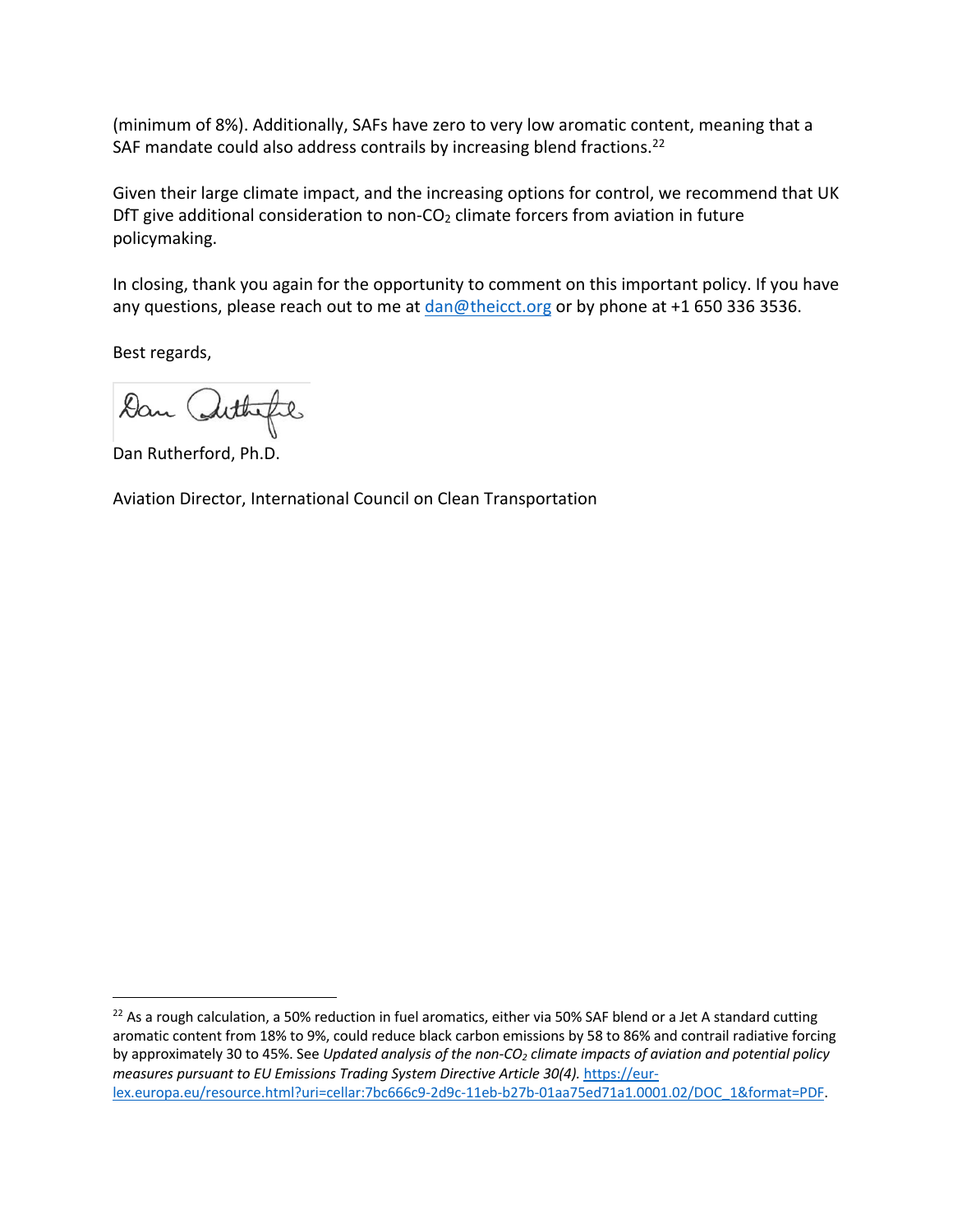## **Appendix: UK Feedstock Availability Assessment**

# **Estimated 2030 Jet Fuel Demand**

We estimate 2030 jet fuel demand from emissions data published by the UK Department for Transport.<sup>1</sup> Business-as-usual aviation emissions are projected to be 40.1 million tonnes (Mt) CO2 in 2030, equivalent to roughly 12.7 Mt of jet fuel. Previous passenger growth estimates used by ICCT were based on five-year average trends in EU-27 jet fuel demand.

## **Availability Assessment**

We assess the availability of sustainable aviation fuel (SAF) feedstocks including waste fats, oils & greases (FOGs), biomass residues, electrofuels, and industrial flue gas upgraded via the Lanzatech process. We report data for both domestic and imported fuel volumes in 2030 as a percentage of UK jet fuel demand.

In summary, we find that SAF feedstocks could provide approximately 10.2% of 2030 UK jet fuel demand (Table 1). The majority of this fuel would come from imported waste oil feedstocks, with a smaller share from electrofuels, domestic biomass residues, and recycled carbon fuels.

| <b>Feedstock</b>      | <b>Mt SAF</b> | %2030 jet fuel demand |
|-----------------------|---------------|-----------------------|
| Waste FOGs (imported) | 0.63          | 4.9%                  |
| Electrofuels          | 0.26          | 2.7%                  |
| Waste FOGs (domestic) | 0.10          | 0.8%                  |
| Agricultural residues | 0.10          | 0.6%                  |
| <b>MSW</b>            | 0.03          | 0.6%                  |
| Industrial flue gases | 0.07          | 0.5%                  |
| <b>Total</b>          | 1.19          | 10.2%                 |

*Table 1. Estimated UK SAF production potential by feedstock*

# **Fats, Oils & Greases**

Fats, oils, and greases (FOGs) can be upgraded to SAF via hydroprocessing, a technologically mature conversion pathway. We assume used cooking oil (UCO) and inedible tallow will comprise the largest share of upgraded feedstocks, known as hydroprocessed esters and fatty acids (HEFA), although sewage FOGs, inedible vegetable oil pressings, industrial food waste, and soap stock acid oil can also be used. Virgin vegetable oils are not designated as eligible feedstock under the UK Department for Transport's (DfT) recent SAF consultation,<sup>ii</sup> therefore we exclude them from our analysis.

We estimate the total quantity of waste FOG supply in the UK based on existing use (as tracked by the DfT) and estimated potential for additional domestic collection. Today, approximately 1.3 Mt of waste FOGs are used in the road sector;<sup>iii</sup> in our analysis, here we assume the entirety of these volumes could be diverted from on-road fuel applications and used for jet-optimized SAF production via the HEFA pathway in 2030. We also assume that 15,000 tonnes of additional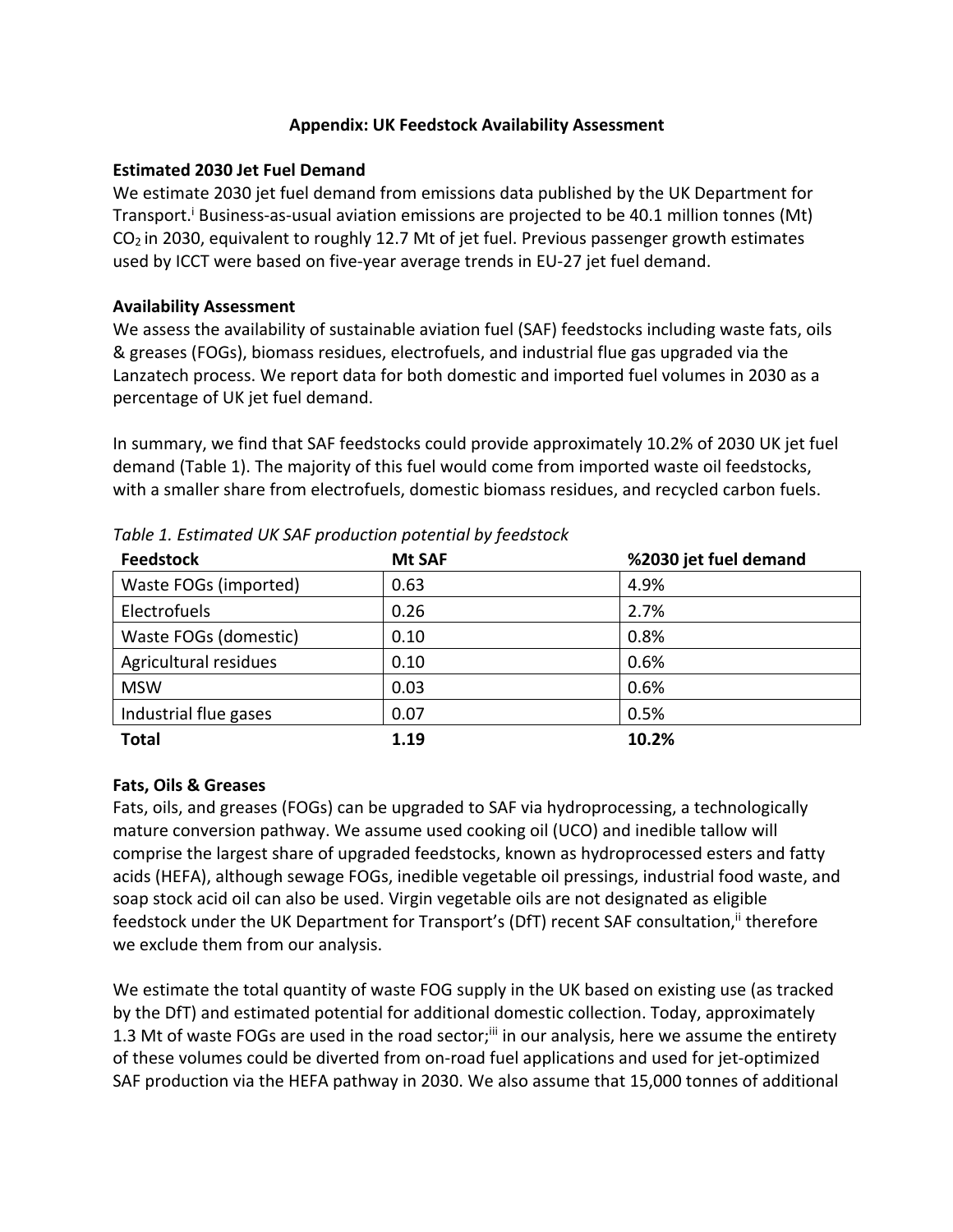UCO from commercial sources and 37,000 tonnes from household sources could be collected with improved commercial collection practices.<sup>iv</sup>

We note that diversion from the on-road sector would largely divert existing emissions savings generated within the road sector to the aviation sector, with little net benefit. However, for existing hydrotreatment facilities processing waste FOGs, optimizing refineries to produce a higher share of jet fuel would be less costly than building entirely new SAF capacity.<sup>v</sup> However, increasing their share of jet production would require additional hydrogen and energy inputs to achieve shorter chain length kerosene. With respect to existing FAME biodiesel use, which comprises approximately 97% of UK waste FOG biofuel production, the net benefits are even more dubious. Diverting this feedstock instead toward SAF production would require significant investment to construct new facilities.

We estimate the quantity of HEFA produced from waste FOGs by applying yield conversion factors from the Greenhouse gases, Regulated Emissions, and Energy Use in Technologies (GREET) model. We also assume that roughly 60% of the refinery product yield is jet fuel in a jet-optimized slate. Taking into account existing waste FOG usage and increased collection, we estimate approximately 0.7 Mt of waste oil SAF could be supplied to the UK in 2030, or 5.7% of annual jet fuel demand. These volumes are highly import dependent, with waste oils imported fromoutside the UK accounting for 89% of total volumes.

## **Biomass Gasification (Ag Residues, MSW)**

Biomass feedstocks could also provide a substantial share of SAF in 2030. These feedstocks are converted to jet fuel via gasification to produce Fischer-Tropsch Synthetic Paraffinic Kerosene (FT-SPK). We source data from Eurostat to determine the quantity of available biomass material in 2030. We include agricultural residues, forestry residues, and the biogenic portion of municipal solid waste as qualifying SAF feedstocks. Stakeholders in the EU have also proposed using cover crops as eligible feedstocks under this category; however, under a biofuels policy, cover crops present significant sustainability concerns due competition for land and the risk of additionality issues. Planting cover crops for biofuel can displace available land to grow crops for food and livestock feed, driving land-use change. Low-ILUC risk certification is one method to minimize these risks but would require extensive monitoring and reporting.<sup>vi</sup>

To assess the share of biomass wastes and residues suitable for SAF production, we update an existing analysis of European waste and residue availability, vij separating out the UK portion of sustainably available feedstocks. That analysis assumes that feedstocks consumed in nonbiofuel sectors today are unavailable for SAF conversion. This includes biomass burned for heat and power under National Renewable Energy Action Plans (NREAP) and crop and residues left in-situ to promote soil health. Total biomass availability also decreases through 2030. This is in part due to shrinking landfilled MSW volumes as a result of statutory targets. These include a maximum 10% MSW landfill rate in 2035 under the Landfill Directive.<sup>viii</sup>

We estimate that 7.4 Mt of agricultural residues are available for FT-SPK production in 2030, comprising the largest source of biomass feedstock. This is followed by 3.6 Mt of MSW and 0.2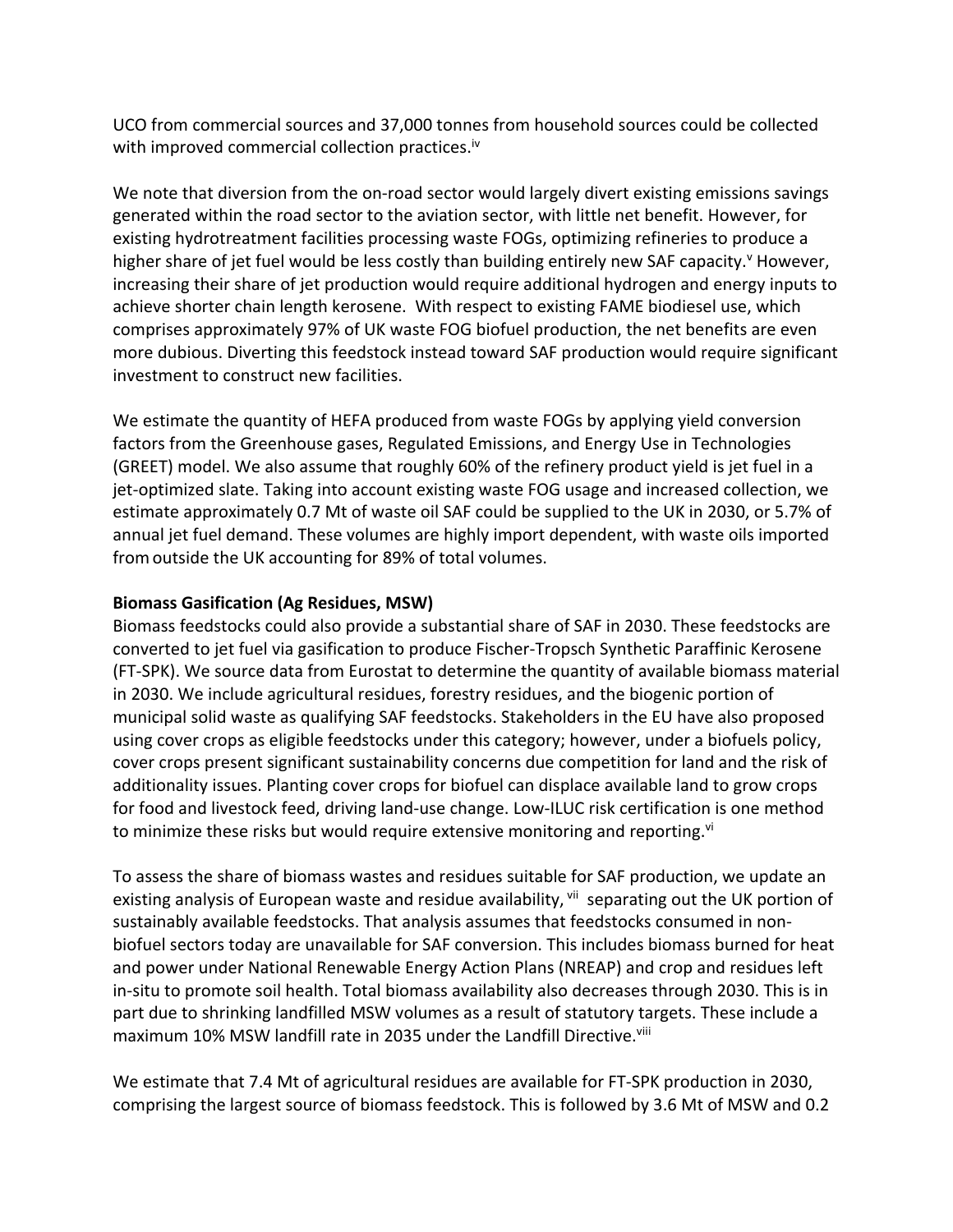Mt of forestry residues. Unlike HEFA facilities, gasification-FT biorefineries are still in the early stages of commercialization so we apply an additional ramp-up constraint to this fuel pathway to factor in the time delay to scale-up of the industry.

We source data on hypothetical future facility sizes to determine the maximum number of FT-SPK plants built in the UK by 2030. With a design and scale-up timeline of approximately five years, we assume one demonstration scale facility will become fully operational before 2030, and one commercial-scale facility (with approximately 0.2 Mt production capacity) will begin ramping up production at half capacity by 2030.<sup>ix</sup> Applying these constraints, we find there is insufficient availability of forestry residues to build a dedicated FT-SPK plant but that there is sufficient capacity to convert 11% and 62% of agricultural residues and MSW to fuel in 2030, respectively. In total, approximately 155,000 tonnes of SAF could be produced from this pathway, or 1.2% of 2030 jet fuel demand. This estimate assumes that the product slate will be optimized for jet production in a 50% jet optimized product slate.

### **Renewable Fuels of Non-Biological Origin (RFNBOs) and Recycled Carbon Fuels (RCFs)**

RFNBOs are defined as fuels produced from renewable, non-biomass feedstocks. These include green hydrogen, ammonia and e-kerosene. Another potential SAF pathway involves upgrading ethanol intermediates produced from the fermentation of carbon-rich industrial flue gas.<sup>x</sup> This RCF pathway is known as the Lanzatech process and is being demonstrated at steel mills. The UK aims to operate zero-carbon short-haul flights powered by hydrogen and all-electric aircraft; however, a realistic entry-into-service data is not set until 2035.<sup>xi</sup> Thus, we assume the only commercially ready pathways for RFNBO production in 2030 are alcohol-to-jet (ATJ) produced via the Lanzatech process and power-to-liquids, or electrofuels.

To calculate the volumes of SAF produced from alcohol-to-jet upgrading, we source steel production data from annual reports published by the World Steel Association.<sup>xii</sup> We assume domestic production remains steady from 2019 levels, or 7.2 Mt. For the purposes of this analysis, we assume a 70% capture rate across all steel mills and a conversion yield factor for synthesized ethanol reported by Bazzanella and Ausfelder.<sup>xiii</sup> A more complete description of this calculation is given in a 2021 ICCT report on EU SAF availability. Xiv Although the Lanzatech process is not widely used today, it could be scaled up through subsidies or a SAF volume mandate. We assume a linear deployment for alcohol-to-jet upgrading through 2030 for a total of 0.7 Mt of SAF. We assume that 75% of the fuel produced from this process would go towards aviation, based on the product slate.<sup>xv</sup>

In principle, there is an unlimited supply of renewable energy that could be used to generate electrofuels, but high electricity prices, conversion losses, and the limited commercial penetration of electrofuels will constrain deployment in the short term. It is also important that this electricity is additional, or sourced from new generation capacity, rather than diverted from existing plants serving the power sector. Further, if grid-average electricity is used, electrofuels may have greater climate impacts than conventional petroleum jet fuel.<sup>xvi</sup> In the absence of detailed modeling for UK's complementary incentives and specific fuel deployment targets, we draw upon existing economic modeling for the EU-27 to estimate a potential share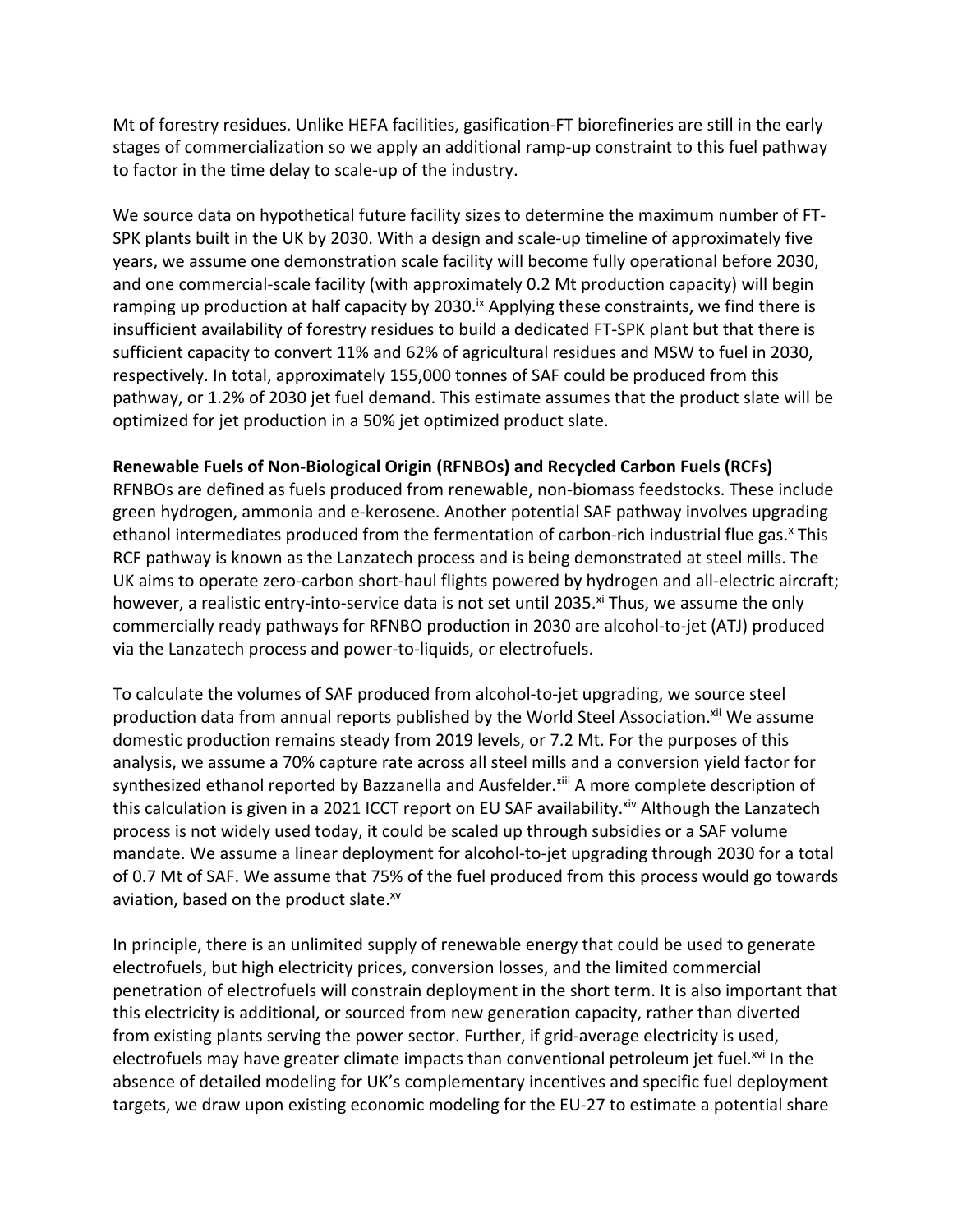of electrofuels in aviation. The European Commission proposed a 2.6% RFNBO mandate as part of its "Fit for 55" package to update the Renewable Energy Directive (RED II), along with a simultaneous 0.7% electrofuels blending target for aviation for and 13% GHG intensity reduction for transportation by 2030. Modeling the cost and availability of compliance pathways, we estimate that the EU-27 would achieve compliance for its fuels policies with 2.7% electrofuels deployment as a share of aviation demand. <sup>xvii</sup> However, we note that this is likely an upper limit for electrofuel supply, as it relies on a combination of complementary policies and high carbon prices.

<sup>i</sup> UK Department for Transport, "Jet Zero Consultation: Evidence and Analysis," July 2021.

III UK Department for Transport, "Renewable Fuel Statistics," GOV.UK, August 8, 2019, https://www.gov.uk/government/collections/renewable-fuel-statistics.

iv GreenEA, "Analysis of the Current Development of Household UCO Collection Systems in the EU," May 23, 2016,

https://theicct.org/sites/default/files/publications/Greenea%20Report%20Household%20UCO%20Collecti on%20in%20the%20EU\_ICCT\_20160629.pdf.

<sup>v</sup> Matthew Pearlson, Christoph Wollersheim, and James Hileman, "A Techno-Economic Review of Hydroprocessed Renewable Esters and Fatty Acids for Jet Fuel Production," *Biofuels, Bioproducts and Biorefining* 7, no. 1 (January 2013): 89–96, https://doi.org/10.1002/bbb.1378.

vi Daan Peters et al., "Methodologies for the Identification and Certification of Low ILUC Risk Biofuels," 2016.

vii Searle, S., & Malins, C. J. (2016). Waste and residue availability for advanced biofuel production in EU Member States. Biomass and Bioenergy, 89, 2–10. https://doi.org/10.1016/j.biombioe.2016.01.008.

viii The Council of the European Union, "Council Directive 1999/31/EC on the Landfill of Waste" (1999), https://eur-lex.europa.eu/legal-content/EN/TXT/PDF/?uri=CELEX:31999L0031&from=EN.

ix Jane O'Malley, Nikita Pavlenko, and Stephanie Searle, "Estimating Sustainable Aviation Fuel Feedstock Availability to Meet Growing European Union Demand" (Washington, D.C.: International Council on Clean Transportation, March 8, 2021), https://theicct.org/publications/sustainable-aviation-fuel-feedstock-eumar2021.

<sup>x</sup> Alexis Michael Bazzanella and Florian Ausfelder, "Low Carbon Energy and Feedstock for the European Chemical Industry," June 2017, 168.

xi UK Department for Transport, "Jet Zero Consultation: Evidence and Analysis."

xii World Steel Association, "2020 World Steel in Figures," 2020, https://www.worldsteel.org/en/dam/jcr:f7982217-cfde-4fdc-8ba0- 795ed807f513/World%2520Steel%2520in%2520Figures%25202020i.pdf.

ii UK Department for Transport, "Sustainable Aviation Fuels Mandate: A Consultation on Reducing the Greenhouse Gas Emissions of Aviation Fuels in the UK," 2021,

https://assets.publishing.service.gov.uk/government/uploads/system/uploads/attachment\_data/file/100 5382/sustainable-aviation-fuels-mandate-consultation-on-reducing-the-greenhouse-gas-emissions-ofaviation-fuels-in-the-uk.pdf.